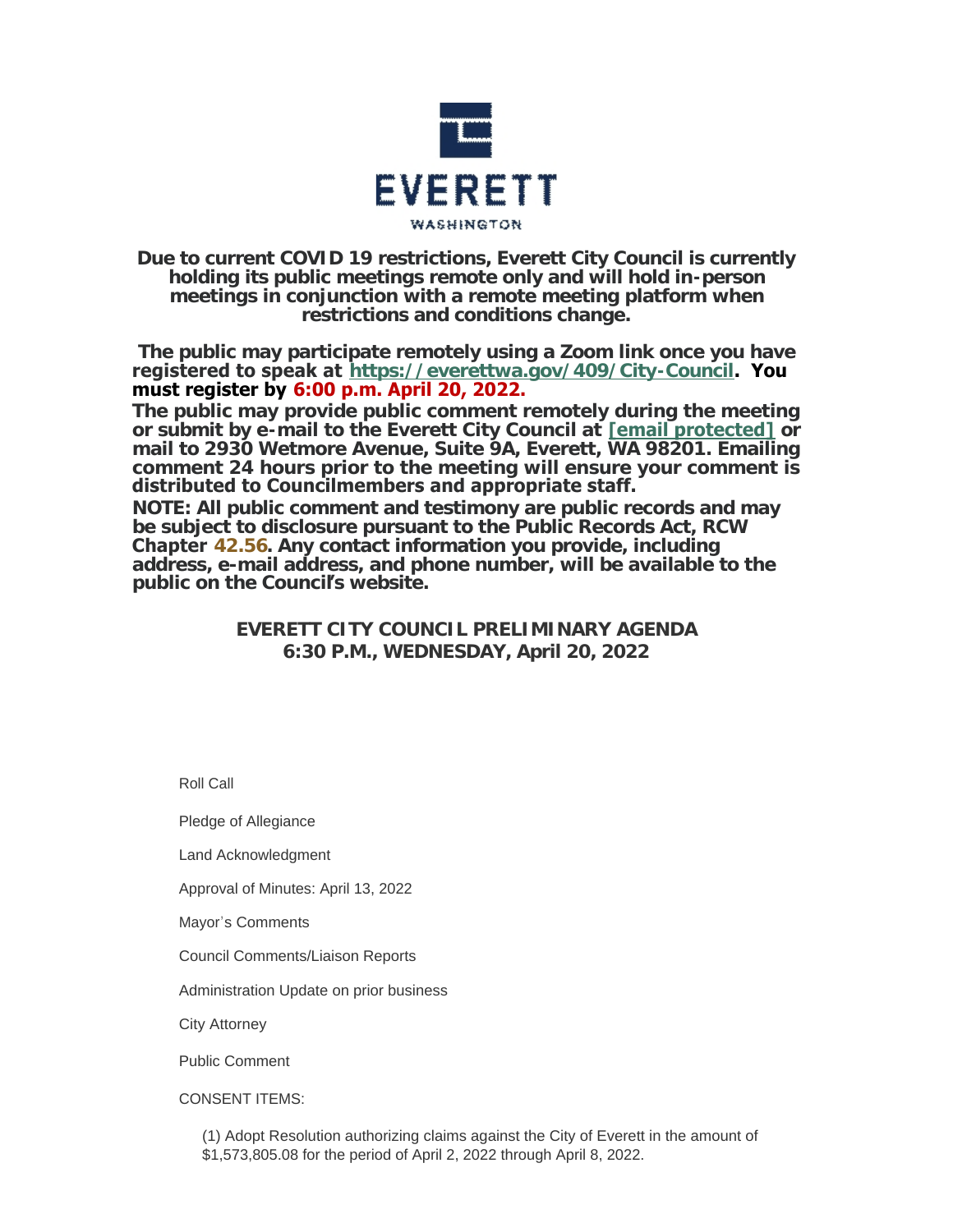Documents:

#### [Res Claims Payable Apr 2, 2022 - Apr 8, 2022.pdf](https://www.everettwa.gov/AgendaCenter/ViewFile/Item/13620?fileID=80787)

(2) Authorize the Mayor to sign the Professional Services Consultant Agreement with DKS Associates, Inc. for the design of traffic signal improvement for the 41st St & Colby Ave and California St & W Marine View Dr intersections in the amount of \$106,487.00.

Documents:

#### [41st Colby and California WMVD Traffic Signal Imp PDF.pdf](https://www.everettwa.gov/AgendaCenter/ViewFile/Item/13621?fileID=80788)

(3) Authorize the Mayor to sign the Northwest Innovation Resource Center Everett Forward Grant Contract in the amount of \$75,000.

Documents:

[NWIRC Everett Forward Grant Contract\\_PDF.pdf](https://www.everettwa.gov/AgendaCenter/ViewFile/Item/13622?fileID=80789)

(4) Accept the Water Filtration Plant East Clearwell Roof Replacement Project as complete with Shearer & Associates, Inc and authorize the Mayor to sign the Certificate of Completion.

Documents:

[Shearer Associates\\_ WFP East Clearwell Roof Replace\\_Final\\_PDF.pdf](https://www.everettwa.gov/AgendaCenter/ViewFile/Item/13623?fileID=80790)

### ACTION ITEMS:

(5) CB 2203-12 -3rd and final Reading - Adopt an Ordinance creating a Special Improvement Project entitled "Everett Smelter Draining" Fund 336, Program 028.

Documents:

[CB 2203-12 DOE Everett Smelter Drainage-Plans Systems Ord.pdf](https://www.everettwa.gov/AgendaCenter/ViewFile/Item/13624?fileID=80791)

(6) CB 2203-13 – 3rd and final Reading - Adopt an Ordinance closing a special improvement project entitled "Jackson Park Area Stormwater Separation and Treatment" Fund 336, Program 012, as established by Ordinance No. 3745-20.

Documents:

[CB 2203-13 DOE Jackson Park Are Stormwater Separation Treatment-](https://www.everettwa.gov/AgendaCenter/ViewFile/Item/13625?fileID=80792)Closing Ord .pdf

COUNCIL BRIEFING AGENDA: (These items come before the City Council serving as a Council Committee of the Whole and are likely to be scheduled at a future meeting.)

(7) Economic Development Strategy 2022 – 2025.

Documents:

[Econ Dev briefing.pdf](https://www.everettwa.gov/AgendaCenter/ViewFile/Item/13626?fileID=80793)

Executive Session

Adjourn